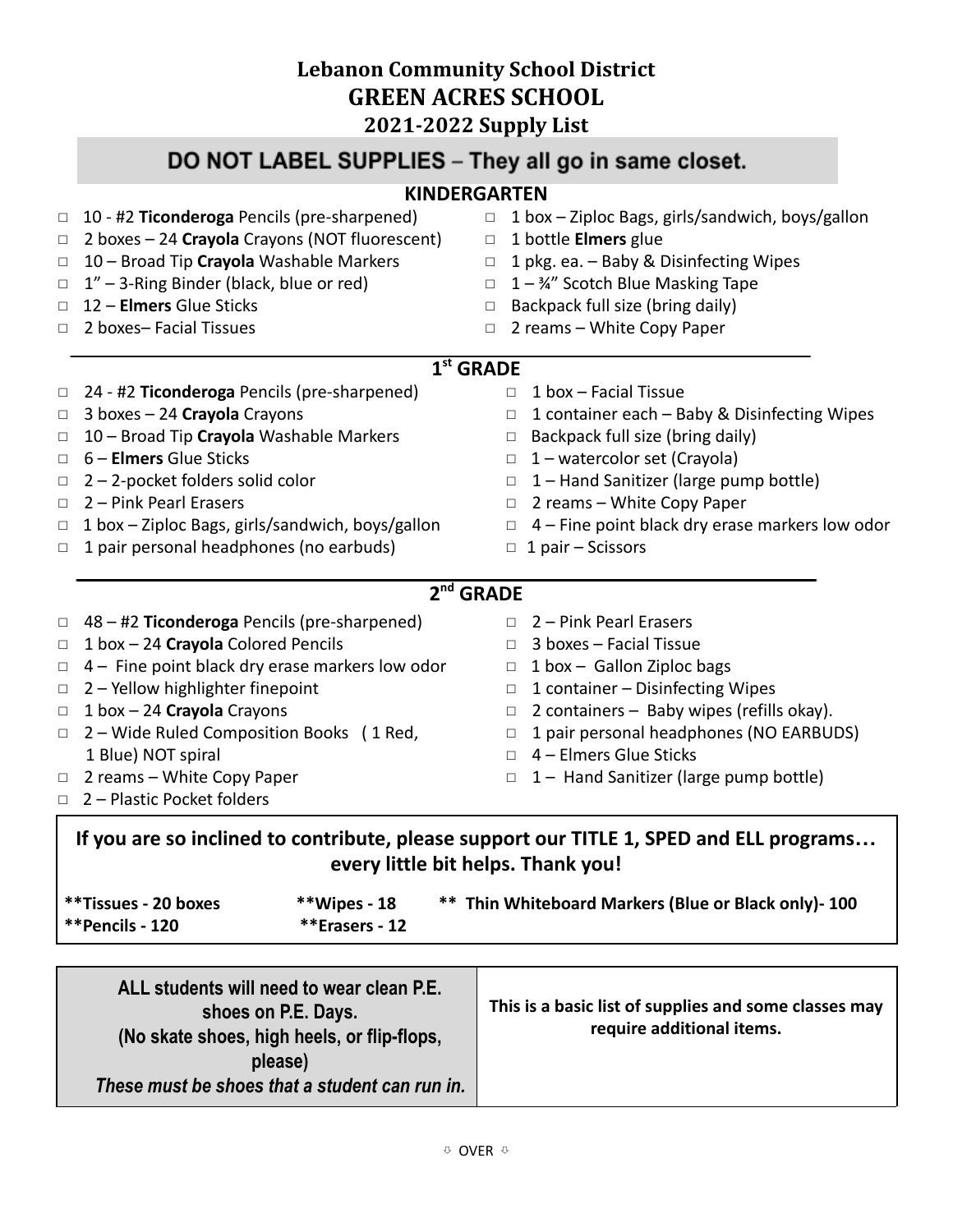# **Lebanon Community School District GREEN ACRES SCHOOL 2021-22 Supply List**

# DO NOT LABEL SUPPLIES - They all go in same closet.

### 3rd GRADE

- ◻ 1 Set of Binder Dividers (8 tabs) ◻ 3 – Wide Ruled Spiral Notebooks ◻ 2 boxes – Facial Tissue (Blue, Red, Yellow) ◻ 2 containers – Disinfecting Wipes ◻ 48 - #2 **Ticonderoga** Pencils (sharpened) ◻ 1 - Supply/Pencil Box ◻ 1 pkg – 24 **Crayola** Colored Pencils ◻ Backpack **(bring daily)** ◻ 1 pkg - 24 **Crayola** Crayons ◻ 2 reams – White Copy Paper ◻ 3 – Pink Pearl Erasers ◻ 1 pair – Headphones/Earbuds ◻ 4– Expo Dry Erase Markers (Black or Blue) ◻ 1 pair - Scissors (sharp tip, 4" long) ◻ 3 - Highlighters (yellow, pink, blue preferred) ◻ 6 - **Elmer's** Glue Sticks  $\Box$  1 - 12" Ruler (w/both in. & cm. markings) 4<sup>th</sup> GRADE ◻ 60 - #2 **Ticonderoga** Pencils ◻ 5 – 2-pocket Folders ◻ 1 pkg - 24 **Crayola** Colored Pencils ◻ 6 - **Elmer's** Glue Sticks ◻ 1 box – 24 **Crayola** Crayons  $\Box$  1 pkg. – Ziploc gallon sized bags ◻ Enclosed Handheld Pencil Sharpener ◻ 4 pack – **Expo** Dry Erase Markers ◻ 2 – Pink Pearl Erasers (not battery operated) ◻ Zipper Pencil/Supply Pouch–heavy duty (for binder) ◻ 1 pair – Headphones/Earbuds ◻ Good Quality 3-ring binder 2"–3" (no zippers) ◻ 2 boxes – Facial Tissue ◻ 6 – Notebook Dividers w/tabs ◻ 3 containers – Disinfecting Wipes ◻ 2 reams – White Copy Paper ◻ Reusable Water Bottle (With a Screw Top Lid) ◻ 4– Spiral Notebooks (wide ruled) ◻ Backpack **(bring daily)** 5th and 6th GRADES ◻ 60 - #2 **Ticonderoga** Pencils ◻ 2 – Red, black or blue Ballpoint Pens ◻ 1 pkg. - 24 **Crayola** Colored Pencils ◻ 5 – Highlighters (Yellow, Pink, Blue, Green, Orange)  $\Box$  1 – 2 pocket folders w/ brads  $\Box$  6 – Notebook Dividers w/tabs ◻ 2 Boxes – Facial Tissues ◻ 1 pair – Headphones/Earbuds
	-
- 
- 
- ◻ 1 Backpack **(bring daily)** ◻ 1 pack Pink Erasers
- $\Box$  1 12" Ruler with inches and centimeters  $\Box$  1 Calculator (6th grade only)
- $\Box$  1 3" to 5" 3-Ring Binder (no zippers please)  $\Box$  1 pack of index cards
- $\Box$  1 4" Protractor (6th grade only)  $\Box$  1 pack Washable markers
- 
- 
- 
- □ 1 pkg.– Expo Dry Erase Markers  $□$  8 individual sticks Elmers Glue Sticks
- ◻ 4 packages 3x3 post it notes ◻ Zipper Pencil Pouch-heavy duty (for binder)
- ◻ 2 reams White Copy Paper ◻ 4 Spiral Notebooks (wide ruled)
	-
	-
	-
	-
- ◻ 1 box 24 **Crayola** Crayons ◻ 3 containers Disinfecting Wipes

**Please note:** We are requesting certain types of supplies because they last longer than other brands.

**ALL students will need to wear clean P.E. shoes on P.E. Days. (No skate shoes, high heels, or flip-flops, please)** *These must be shoes that a student can run in.*

**This is a basic list of supplies and some classes may require additional items.**

*Remember to get extras while they are on sale, so you can replenish your student's supplies throughout the school year.*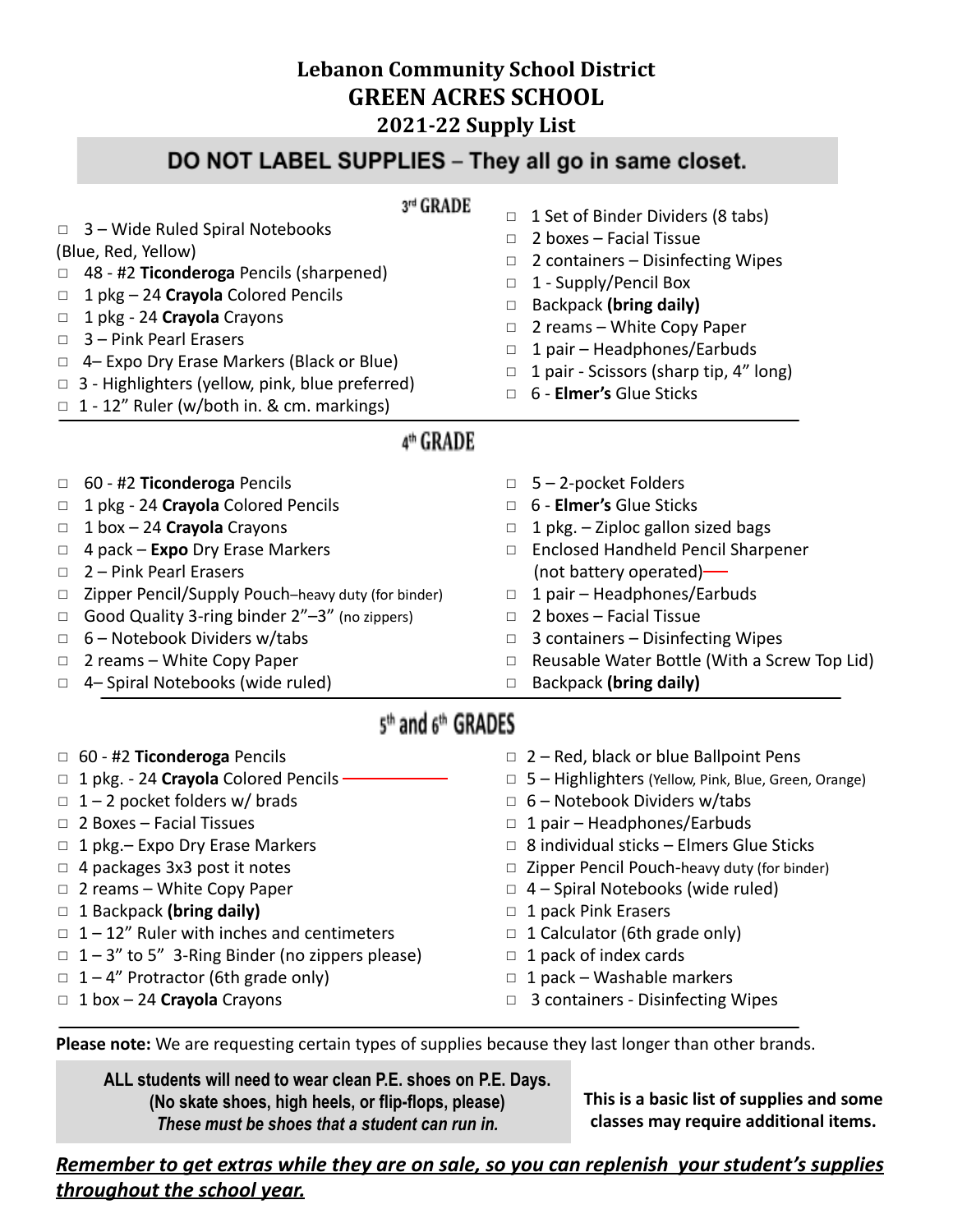# **Distrito Escolar Comunitario de Lebanon ESCUELA GREEN ACRES**

# **Lista de Útiles Escolares 2021-2022**

# NO LE PONGA NOMBRE A LOS ÚTILES - Todo irá al mismo armario

### **KINDER**

◻ 10 - #2 Lápices **Ticonderoga** (pre-afilados) ◻ 2 cajas - 24 Crayones **Crayola** (NO fluorescentes) ◻ 10 - Marcadores **Crayola** Lavable Punta Ancha ◻ 1"- Portafolio de 3 anillos (negro, azul o rojo) ◻ 12 - Barras de Pegamento marca **Elmers** ◻ 2 cajas - Toalla Facial Desechable ◻ 1 caja - Bolsas Ziploc, niñas/sándwich, niños/galón ◻ 1 botella de pegamento **Elmers** ◻ 1 paquete - Toallitas desinfectantes para bebés ◻ 1 - ¾"Cinta Scotch Adhesiva Azul ◻ Mochila tamaño completo (traer diariamente) ◻ 2 resmas - Papel de Copia Blanco **1 er GRADO** ◻ 24 - Lápices # 2 de **Ticonderoga** (pre-afilados) ◻ 3 cajas - 24 Crayones **Crayola** ◻ 10 -Marcadores **Crayola** Lavable Punta Ancha ◻ 6 - Barras de Pegamento marca **Elmers** ◻ 2 - Folder de 2 bolsillos de color sólido ◻ 2 - Borradores marca Pink Pearl ◻ 1 caja - Bolsas Ziploc, niñas/sandwich, niños/gallon  $\Box$  1 par de audífonos personales (no auriculares) ◻ 1 caja - Toalla Facial Desechable  $\Box$  1 contenedor de cada uno-Toallitas para Bebé y Toallitas Desinfectantes ◻ Mochila (traer diariamente) ◻ 1 - un juego de pintura (Crayola) ◻ 1 - Desinfectante de Manos (botella grande de pompa) ◻ 2 resmas - Papel de Copia Blanco ◻ 4 - marcadores de punto fino negro seco de bajo olor ◻ 1 par - Tijeras **2 do GRADO** ◻ 48 - Lápices # 2 de **Ticonderoga** (pre-afilados) ◻ 1 caja - 24 Lápices de Colores de **Crayola** ◻ 4 - marcadores de punto fino negro seco de bajo olor ◻ 2 marcadores resaltadores amarillo con punta fina ◻ 1 caja - 24 Crayones **Crayola** ◻ 2 - Libros de composición renglón ancho (1 rojo, 1 azul) No espirales ◻ 2 resmas - Papel de Copia Blanco ◻ 2 - Borradores marca Pink Pearl ◻ 3 cajas - Toalla Facial Desechable  $\Box$  1 caja de bolsas Ziploc medida galón ◻ 1 contenedor - Toallitas Desinfectantes ◻ 2 contenedores de toallitas húmedas para bebé (refill esta bien).  $\Box$  1 par de audífonos personales (no auriculares) ◻ 4 - Barras de Pegamento marca Elmers ◻ 1 - Desinfectante de manos (botella grade de pompa) ◻ 2- Carpetas de Bolsillo de Plástico

# **Si está dispuesto a contribuir, por favor apoye nuestros programas TÍTULO 1, SPED y ELL ... cada poquito ayuda. ¡Gracias!**

| ** Toalla Facial Desechable - 20 cajas | ** Wipes - $18$ | <b>** Borradores - 12</b>                                       |  |
|----------------------------------------|-----------------|-----------------------------------------------------------------|--|
| ** Lápices - 120                       |                 | ** Marcadores de pizarra delgada (Azul o Negro solamente) - 100 |  |

**TODOS los estudiantes deberán usar zapatos de P.E. limpios en los Días de Educación Física. (No use zapatos para patinar o chancletas, por favor)** *Estos*

*deben de ser zapatos en que los estudiantes pueden correr.*

**Esta es una lista básica de materiales y algunas clases pueden requerir elementos adicionales.**